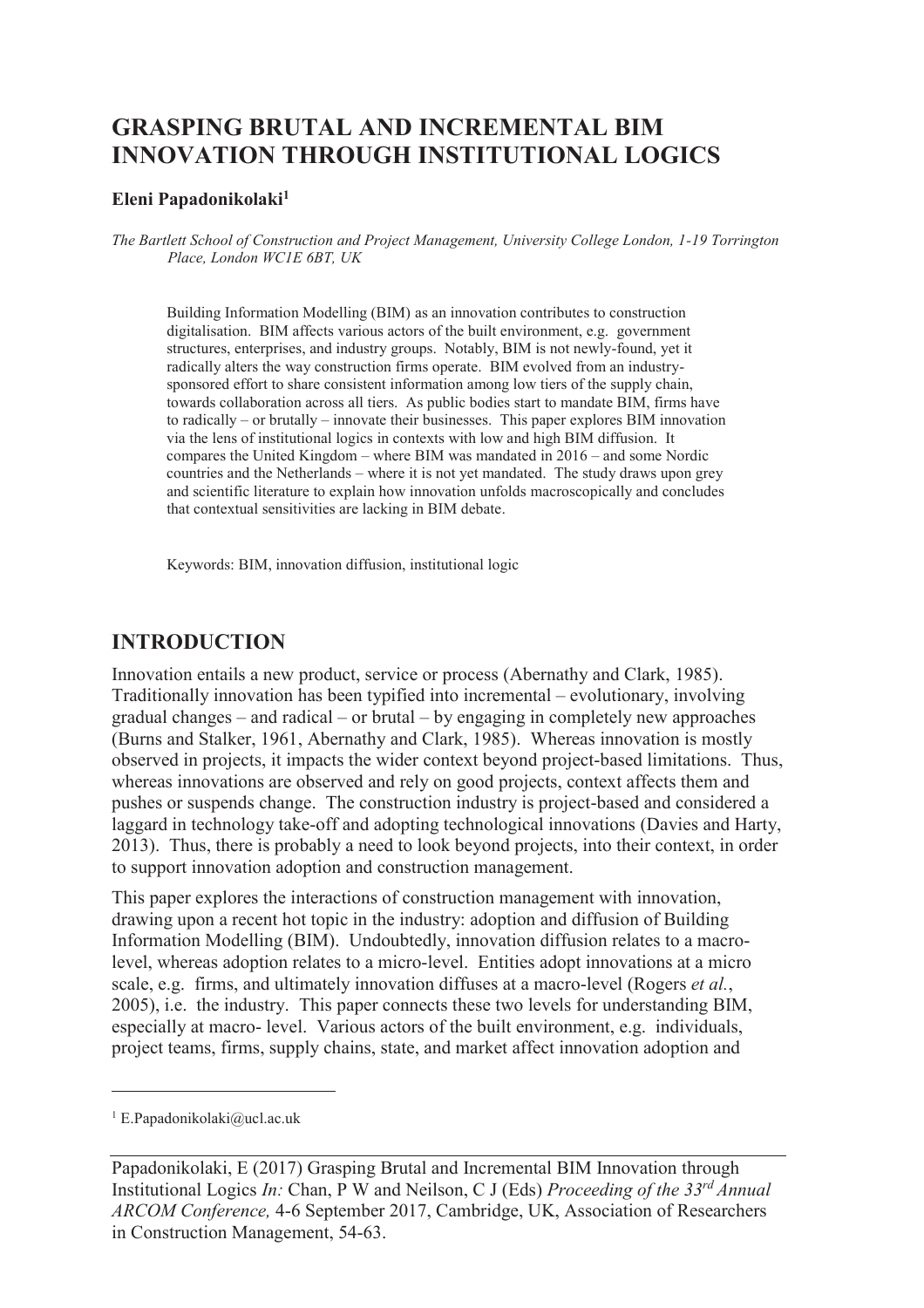diffusion. Using the concept of *institutional logics,* suggested by Friedland and Alford (1991) as a theoretical lens, the study aims to understand the nuances of innovation. The paper compares countries with high BIM diffusion (some Nordic countries and the Netherlands) with the United Kingdom (UK), which has low BIM diffusion. This theoretical study aims to explore the context that affects BIM diffusion, and is structured as follows. First, the theory and gap on innovation, BIM, and institutional logics are offered. Second, the methodology and methods deployed are presented. In the ensuing sections, the data analysis, discussion against literature, and implications are given. The study concludes with a summary of findings and further research.

## **THEORETICAL BACKGROUND AND RESEARCH GAP**

### **BIM as Construction Innovation**

#### *Diffusion of innovations*

The diffusion of innovations model by Rogers (2003) described the process by which innovations spread via communication channels across a social system over time. According to Rogers (2003) some innovations spread relatively rapidly while others spread slowly depending on (a) novelty, (b) compatibility with existing values, beliefs, and experiences, (c) ease to comprehend and adapt, (d) tangibility, and (e) testability. As most real-life systems are not linear, but instead highly complex, likewise during innovation diffusion, multi-scale phenomena add to the complexity. Local networks' interactions trigger the emergence of global structures and behaviours (Rogers *et al.*, 2005). As even the firms that deliver similar services or products are highly heterogeneous, many heterogeneous *micro-scale* behaviours and actions of adoption from those firms contribute to *macro-scale* phenomena, and diffusion (Ibid.). Construction is largely project-based (Morris, 2004) and its projects are unique by displaying high demand and supply variability. Thus, the projects upon which construction industry is organised are also highly heterogeneous and complex. According to Rogers *et al*., (2005) "*acknowledging the centrality of heterogeneity is also consistent with Actor-Network Theory, which, along with diffusion of innovations theory, points to the alignment of social and technical systems in heterogeneous networks*". Acknowledging macro-scale phenomena, context and heterogeneous institutions is necessary for understanding innovation in construction (Larsen, 2005).

#### *Building Information Modelling history and precursors*

Projects are nexuses of processing information (Winch, 2002). Neo-institutional views on construction project management generate insights on "*how actors construct the reality around them through interaction, thereby performing scripts and routines to generate organisation*" (Winch, 2015). Thus, information flows are key ingredients of management, within and beyond projects. BIM could then be viewed as 'systemic innovation' in the sense that it influences multiple levels of construction (Taylor and Levitt, 2007). BIM is not only a domain of digital artefacts, but has roots in the long process of developing standards for building information, the most long-lived being Industry Foundation Classes (IFC) (Eastman, 1999, Laakso and Kiviniemi, 2012).

BIM is not entirely new for construction as it has evolved from efforts for structuring and consistently representing information and knowledge about building artefacts, which was a predominant line of thought in the 1970s (Eastman, 1999). In the United States of America (USA) initiatives in the mid-1980s for '*building product model'* definitions were developed for exchanging building information amongst computer applications (Ibid.), replacing error-prone human interventions. The advancements in building product modelling followed the long-standing debate on the computerisation and digitalisation of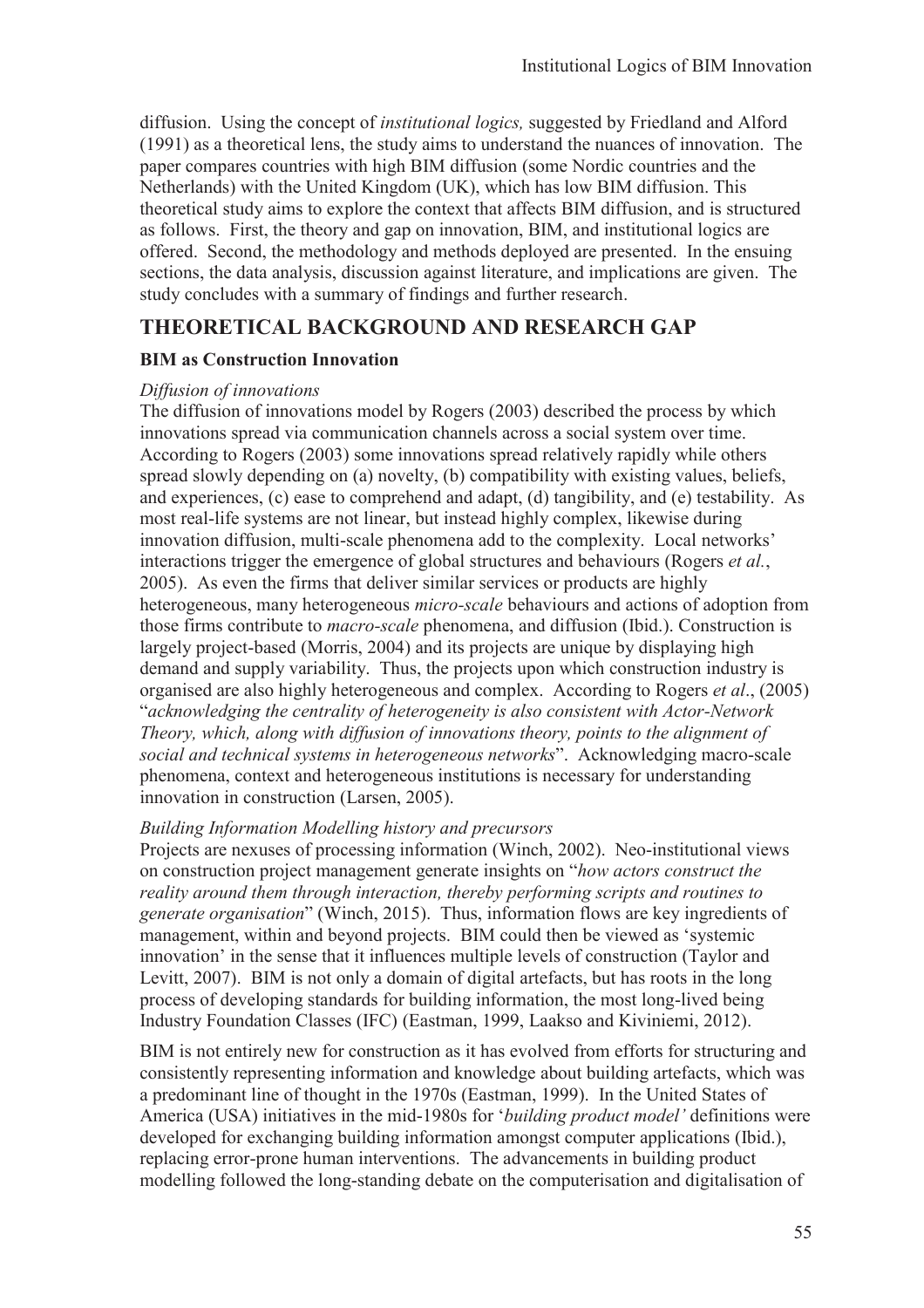construction (Eastman, 1999). Against widespread belief, BIM is not newly-found, but evolved from efforts by industry consortia to structure building information (East and Smith, 2016), previously known as *building product models*.

BIM affects various actors across construction lifecycle, while policies, processes, and technology interact to generate a digital building (Succar *et al.*, 2012). BIM is a set of loosely-coupled existing and new Information Technology (IT) systems to generate, control, and manage building information. BIM could still be branded as construction innovation, as whereas its content is already known to lower-tiers actors of the supply chain, implementing it in projects from all actors is entirely new and challenging. Its novelty also lies at policies prescribing BIM in contract addendums and workflows for project delivery. Thus, BIM is not anymore privy to a 'cohesive' set of actors, but has passed the 'threshold' of diffusion in construction (Larsen, 2005). Undoubtedly, BIM not only affects the representation of building product information, but also multi-disciplinary teams (Dossick and Neff, 2010, Bryde *et al.*, 2013). Whereas BIM is a technological innovation, it not only influences coordination of IT artefacts, but also complex sociotechnical processes to align information and actors (Liu *et al.*, 2016, Papadonikolaki, 2016) across projects, supply chains, and markets.

### **The Importance of Institutional Logics for Understanding BIM Diffusion**

The end of the  $20<sup>th</sup>$  and the beginning of the  $21<sup>st</sup>$  century found management scholars problematising on the scope of project management. As projects are embedded into their organisational and institutional contexts (Blomquist and Packendorff, 1998), traditional project management might not be sufficient. Thus, the relational context and the institutional environment of projects should be also managed (Blomquist and Packendorff, 1998). Whereas project management discipline emerged from a Taylorist approach of organising, it now incorporates Social Science. Similarly, construction management developed multi-disciplinary sensitivities and embraced Social Science, and particularly psychology, sociology, philosophy, and organisation theory. Projects shape and are shaped by their environment, that is called embeddedness (Giddens, 1984). Yet, as from the dual structure-agency nature, more emphasis was given on the former than the latter, *institutional logics* were introduced to stress the importance of the relations between agency (behaviour, values, intentions) and context (individuals, organisations, institutions) (Friedland and Alford, 1991). Family, community, religion, state, market, professions, and firms are layers of institutional logics in the West from micro- to macroscale to understand individuals, organisations, and markets.

In the context of innovation, institutional logics are a useful lens to understand BIM diffusion among firms. Whereas there are many detailed and visionary studies of how innovation unfolds at intra-organisational (Peansupap and Walker, 2006) and projectbased settings (micro-scale), there is lack of evidence on how innovation unfolds at a macro-scale. Indeed, there is a lack of contextual awareness in innovation studies (Larsen, 2005). Whyte and Berente (2008) used institutional theory to discuss the influence of BIM on professionalism. Linderoth (2016) used the logics to explore the relation between new technologies and change. Few works studied new technologies across all institutional levels. Those offer a comprehensive view of how innovations unfold, avoiding pitfalls of rhetoric strategies and impression management that unfold by only looking at intra-firm levels (Leiringer and Cardellino, 2008). Comparing BIM diffusion between the UK and Finland (Khosrowshahi and Arayici, 2012), or among UK, Sweden, and France (Davies *et al.*, 2015) some nuances exist. Whereas the Northwestern European construction and institutional context is treated as one entity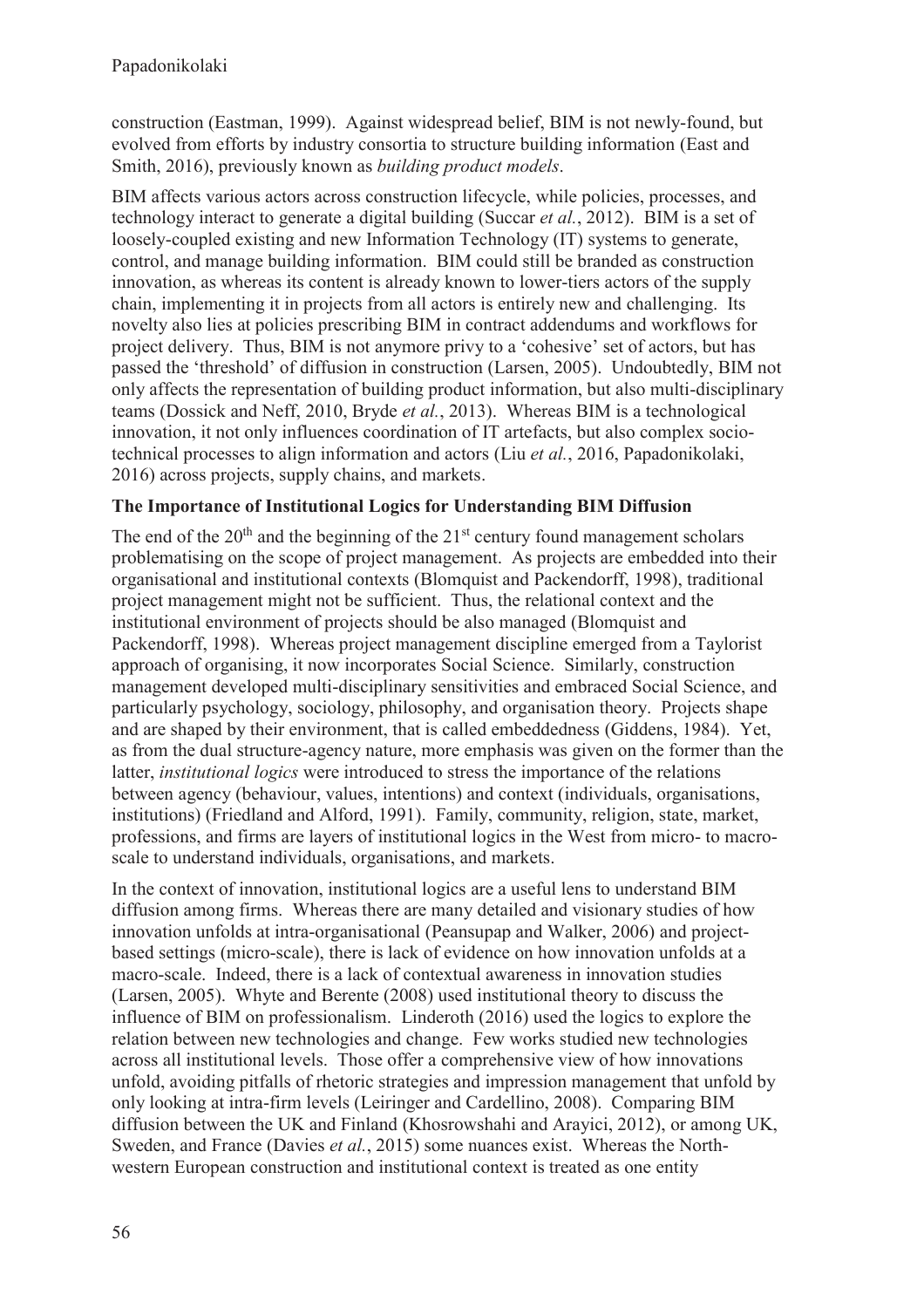(aggregator of institutional logics), it is in fact made up of various national business systems, where state, industry, political, and epistemic networks interact.

This paper studies content- and context-related dimensions of BIM innovation. First, the study does not generalise on the diffusion of any construction innovation, but only focuses on technological, IT-driven innovation that falls under the umbrella of BIM. As BIM is not yet another innovation *hype* (Dainty *et al.*, 2015), but has emerged from a complex history of standardisation and 'pull' efforts in the realm of construction IT from lower tiers of the supply chain (Eastman, 1999), acknowledging these efforts might support the understanding of BIM innovation diffusion. Second, there are currently many voices supporting the transferability of best-practices from BIM innovation across countries (Wong *et al.*, 2010, Khosrowshahi and Arayici, 2012, Davies *et al.*, 2015). However, it is important to understand the extent to which such BIM best-practices are compatible and transferable across contexts. Only then, any mimetic mechanisms for diffusing BIM innovation in countries and across projects could be justifiable and sustainable. Thus, there is room for additional understanding of innovation diffusion through the contextual lens of institutional logics.

# **METHODOLOGY AND METHODS**

The study follows an exploratory systematic review (Greenhalgh *et al.*, 2004) to seek the relation between context and BIM innovation, through an institutional logics lens. By reviewing various contexts in North-western Europe, the study examines the possibility to transfer conditions for BIM innovation diffusion across countries. The main research question is formulated as follows: "*How does the diffusion of BIM innovation unfold across countries and what are the implications for policy and management?".* In construction, we distinguish three typologies of national business systems (Winch, 2002) across developed countries (excluding developing countries):

- · *Anglo-Saxon* systems, such as those of the UK and the USA, which rely on liberal market values, stock market, and have low state regulation,
- · *corporatist* systems, such as Germany and the Netherlands, which primarily rely on banks, and are driven by coordination efforts between state and market. The market is considered a 'social partner' of the state. In the Netherlands, this corporatist culture is referred to as '*poldermodel*' culture (Winch, 2002),
- state-led systems, such as France and Japan, which display higher coordination between state and market than the corporatist type system.

Denmark, Sweden, and Finland probably also are of *corporatist* culture. Danish firms are keen to negotiate and reach consensus, as industry is regulated as to innovation and loosely regulated as to market rules (Gottlieb and Jensen, 2016). Sweden has both centralised state control and dispute resolution culture (Bröchner *et al.*, 2002), like the Netherlands. Finland has relational stability of actors, fluid boundaries, and networklevel change agents, which implies a *corporatist* culture (Taylor and Levitt, 2007). Unwritten rules governed by culture, ethics, and idiosyncrasies shape the context. As technology is also a cultural phenomenon, adopting technological innovations is influenced by culture and idiosyncrasies. The paper is a systematic review of scientific and grey literature, expert advice, and publicly-issued reports on BIM, following the method of Greenhalgh *et al.,* (2004). The data is from Anglo-Saxon and corporatist countries: the UK, Netherlands, and some Nordic countries. The data was thematically analysed around weight of policy and logics involved. Table 1 shows the data sources: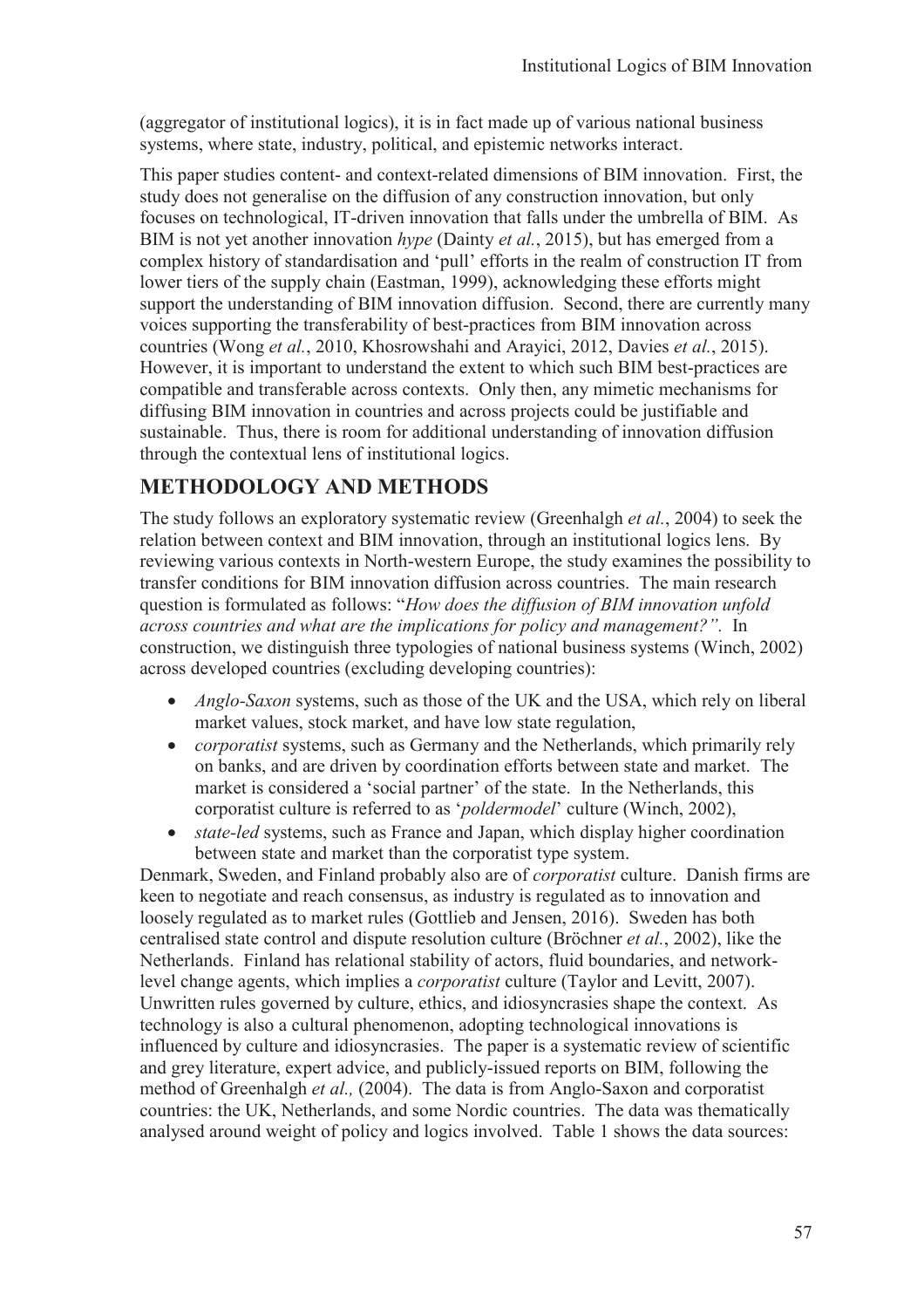|                                    | National contexts across North-western European countries |             |             |         |
|------------------------------------|-----------------------------------------------------------|-------------|-------------|---------|
| Data sources                       | United Kingdom                                            | Netherlands | Scandinavia | Finland |
| Scientific literature              | >41                                                       | >27         | >15         | >11     |
| Publicly-issued mandate            |                                                           | N/A         |             |         |
| Government reports                 |                                                           |             |             |         |
| Industry report                    |                                                           |             |             |         |
| Online sources                     |                                                           |             |             |         |
| Anecdotal data by industry experts | >20                                                       | >30         |             |         |

*Table 1: Data sources on BIM innovation in countries (numbers indicate sources studied).* 

# **DATA AND FINDINGS**

### **Levels for Analysing BIM Innovation**

As BIM increasingly attracts interest from various industry players, it inevitably becomes the focus of high quality research. Greenhalgh *et al.,* (2004) distinguish four categories of innovation in service firms: diffusion, dissemination (also referred to as adoption), implementation and sustainability (until the innovation becomes mainstream). Drawing upon that, research on BIM unfolds in three wide categories:

- *Adoption* of isolated firms –based on individual perceptions of employees;
- *Implementation* in projects from case study analyses of projects and
- · *Diffusion* at a macro-level by targeting specific professions or countries.

BIM adoption studies provide rich insights into intra-firm barriers and enablers. Son *et al.,* (2015) analysed BIM adoption in architects in China using TAM, and individual perceptions and mistrust were key barriers. Both relational and technical aspects shape the transformation of contractors in the USA for BIM adoption (Ahn *et al.*, 2015). As adoption unfolds at micro- and diffusion to macro-scale, implementation relates to an intermediate or meso-level, which greatly affects the former. Likewise, technical and organisational BIM implementation studies offer a firm grasp of BIM advantages and shortcomings. Some identified benefits lie in design management (Elmualim and Gilder, 2014), project management, communication, coordination (Dossick and Neff, 2010) and performance (Bryde *et al.*, 2013). Yet, BIM adoption and implementation studies often do not detail context, as this is rarely included into their research scope.

### **BIM Innovation Diffusion across North-Western Europe**

BIM diffusion studies facilitate better understanding of how BIM innovation unfolds across contexts, and whether this is evolutionary or revolutionary (Burns and Stalker, 1961). In projects with various BIM-using firms, implementation varies, as firms carry various BIM capabilities, due to heterogeneity in service and size (Succar *et al.*, 2012, Succar and Kassem, 2015). Succar and Kassem (2015) categorised BIM diffusion dynamics into *top-down*, *middle-*out, and *bottom-up*, depending on pressure, i.e. downwards, horizontal, or upwards, by government, large or small firms, respectively. In Europe, to control various nuances and instrumentalities of BIM, and prescribe BIM implementation to reap its acclaimed benefits, various national initiatives from the government and professional industry associations suggest quasi-contractual means of BIM-related agreements among actors, e.g. pre-contract BIM Execution Plan' (CPIc, 2013) under the efforts of the UK BIM Level 2 mandate, and 'BIM Protocol' Norm issued – but not mandated – by the Dutch Government Building Agency (GBA) (Rijksgebouwendienst, 2012). Both mandates are inspired from the – recently mandated – Norwegian 'BIM Manual' (Statsbygg, 2011). Also in the UK, many mandates in the form of Publicly Available Specification (PAS) have been issued to prescribe BIM use in project delivery, such as the family of PAS 1192.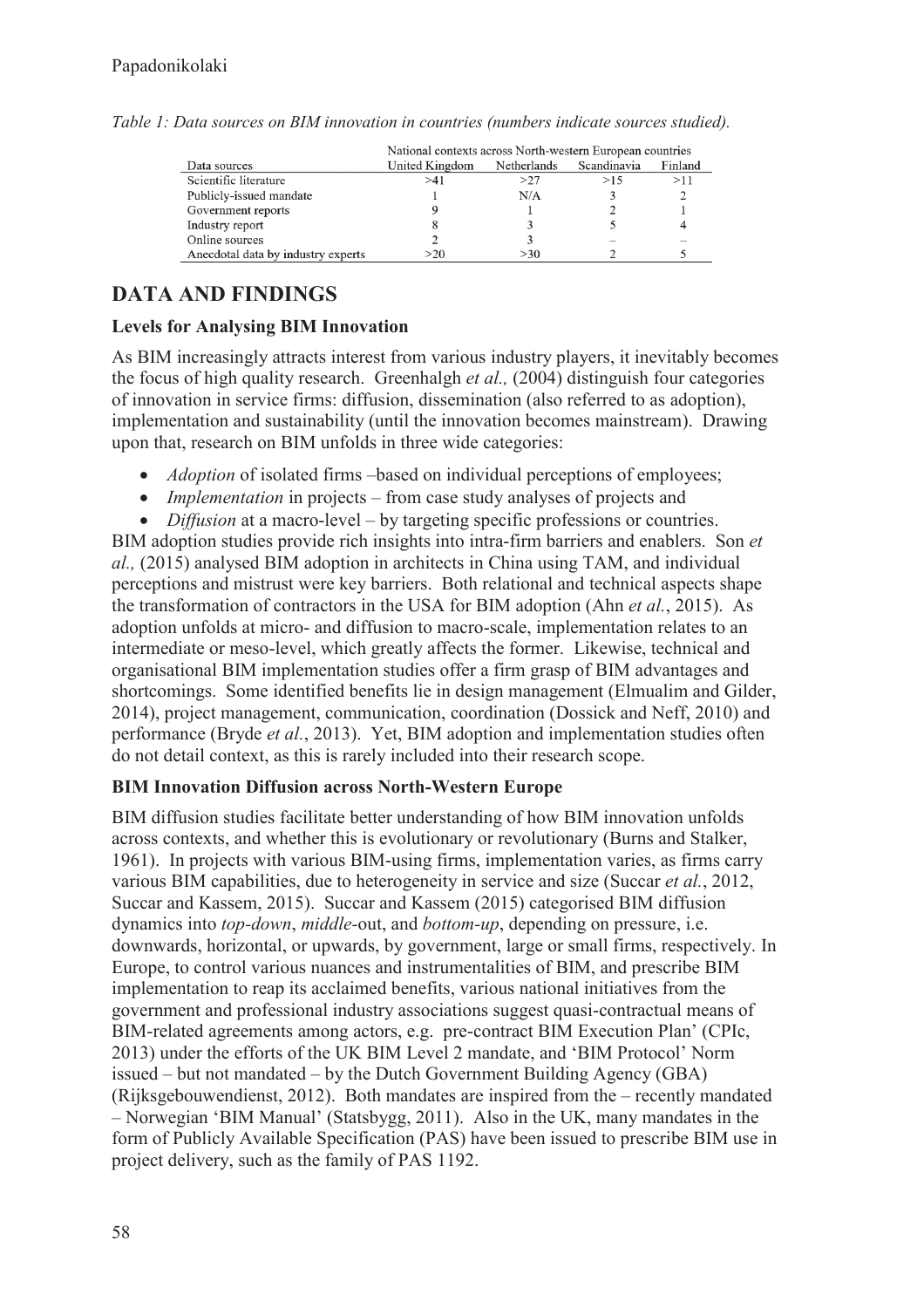However, the UK and Nordic countries' mandates have different scope. The Finnish and Norwegian mandates place emphasis on interoperability and using IFC-compliant software. In essence, they mandate 'OpenBIM' initiative for neutral BIM standards. In Sweden, only the transport authority mandates BIM. BIM is not mandated for buildings (Hooper, 2015), same as in the Netherlands. Other European countries plan BIM mandates, e.g. France will issue regulations to mandate BIM for public buildings in 2017 (Davies *et al.*, 2015) and Germany will issue BIM mandates by 2020. A cross-country study of six BIM initiatives stated that for "*effective implementation of BIM in a country, both the public and private sector should work collaboratively to set up a suitable environment*" (Wong *et al.*, 2010). But not all countries inspire close collaboration of public and private. Whereas "*policy makers can also adopt or adapt compatible BIM content types from other countries and thus reduce duplication of efforts*" (Kassem *et al.*, 2015), context is very crucial. Thus, by examining all pertinent social layers, conditions for partial transferability of BIM diffusion mechanisms could be identified. Table 2 shows social layers active in BIM diffusion across countries.

*Table 2: Cross-country comparison of social layers active (shown in bullets) in BIM diffusion.* 

| Institutional logics               | National contexts across North-western European countries |             |             |         |  |
|------------------------------------|-----------------------------------------------------------|-------------|-------------|---------|--|
| Social layers                      | UK                                                        | Netherlands | Scandinavia | Finland |  |
| Contracting $&$ consulting firm(s) |                                                           |             |             |         |  |
| Public clients                     |                                                           |             |             |         |  |
| Private clients                    |                                                           |             |             |         |  |
| Suppliers                          |                                                           |             |             |         |  |
| Software vendors                   |                                                           |             |             |         |  |
| Long-term partners                 |                                                           |             |             |         |  |
| Professional bodies                |                                                           |             |             |         |  |
| Personal & a-spatial networks      |                                                           |             |             |         |  |
| State regulation                   |                                                           |             |             |         |  |

## **DISCUSSION AND IMPLICATIONS**

### **Understanding BIM Diffusion through Institutional Logics**

Mapping and understanding institutional logics of BIM innovation across countries, helps to the understand BIM diffusion. Innovation always applies to both micro- and macrolevels. BIM innovation is adopted incrementally in firms and radically in projects that influence and are influenced by their context (macro-level) varyingly, according to institutional logics. Likewise, personal networks and lateral institutions enable the solidification of knowledge, learning, and innovation (micro-level). Widén *et al.,* (2013) explored the importance of engaging key agents, e.g. innovation brokers, role models and risk-takers, early in innovation diffusion. In BIM diffusion, various layers from Table 2 could play such role, e.g. suppliers, software vendors and professional bodies. Mapping them could help engage them. Similarly, different compositions of institutional logics have different equilibria. Policy-makers and other actors interested in pushing BIM in national markets could leverage from these logics, since BIM emerged from a pull strategy (Eastman, 1999) decades ago. Any European-wide BIM guidelines need contextual sensitivities to avert generalised decisions. Acknowledging diverse logics and contexts is crucial for successfully managing innovation as projects are not alone sufficient for inducing and managing innovation.

### **Typologies of BIM Innovation Diffusion**

Whereas this study analysed institutional logics of BIM innovation per country, the analysis is clustered around business systems. The Anglo-Saxon and corporatist systems are respectively of radical and incremental BIM diffusion. Notably, Sweden and the Netherlands, with high state regulation, follow bottom-up strategy and have not mandated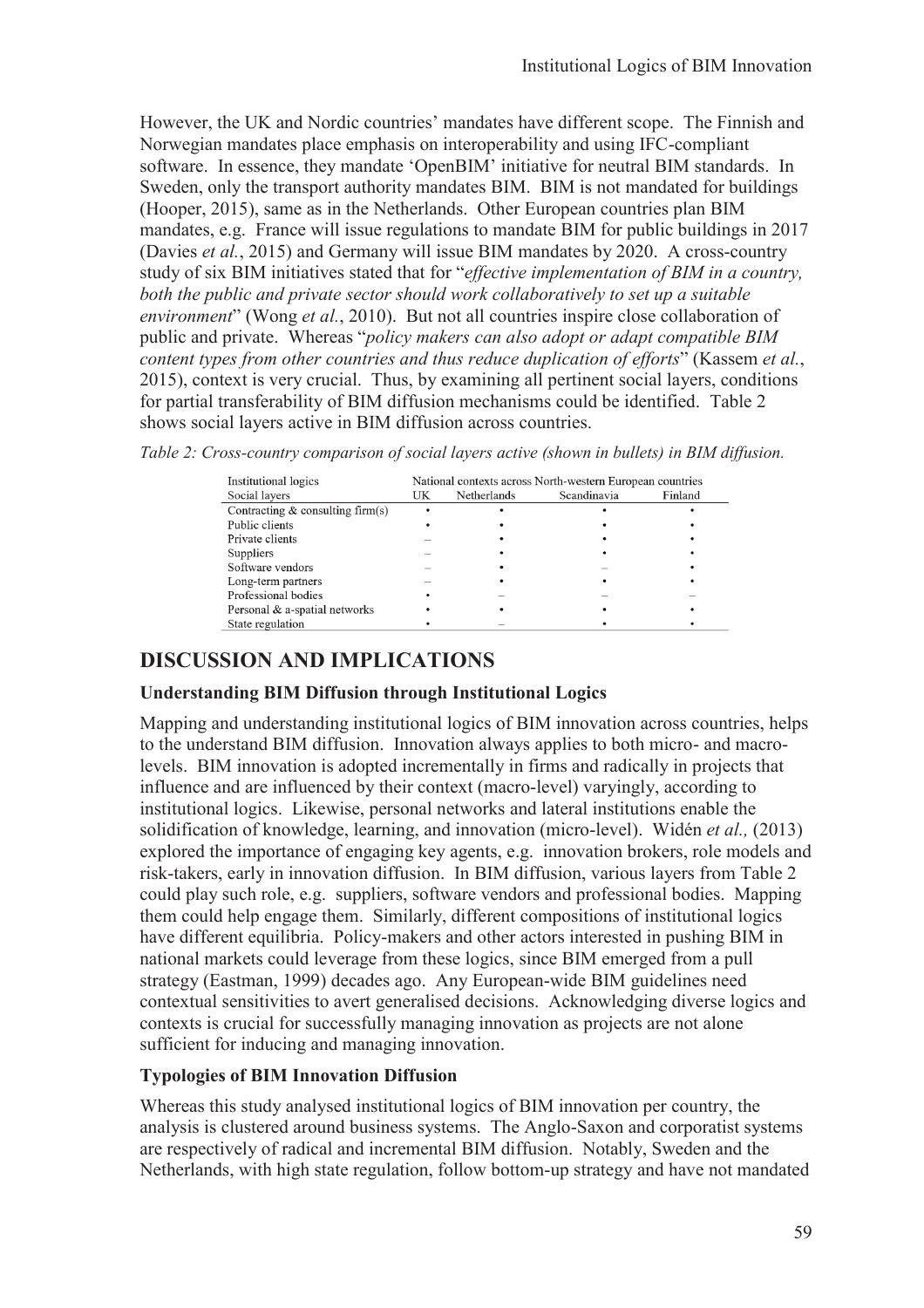BIM, whereas the UK with low regulation mandated BIM (Table 2). First, whereas the UK displays less state involvement and *laissez-faire* mentality, had numerous politicised decisions for pushing BIM, similarly to BIM mandate in 2007 in the USA. Yet, the USA seem to have lost momentum in BIM innovation, as not a lot of traction has been gained since (McGraw-Hill, 2014a). In the decade that followed their mandate, most USA construction firms still do not use BIM (McGraw-Hill, 2014b). However, mandating BIM in public projects has different implications for the USA and UK, as these countries have varyingly intertwined institutions and policies, i.e. social infrastructure. In the UK, the government is the biggest construction client. Given that public and social procurement (e.g. hospitals and schools) in the UK is high, correspondingly more construction firms are affected from the mandates. Also, placing the UK PAS 1192-2 under public revision, to involve more institutional logics in BIM diffusion, might indicate a new 'cultural shift', featuring bottom-up strategies.

Second, whereas BIM is not globally mandated in the Netherlands and most Nordic countries (Table 2), firms are keen to use it (Davies *et al.*, 2015). The Netherlands published their public but not mandatory BIM guide in 2012 but have high BIM diffusion, same as Norway that only recently (2016) mandated it. These countries are not in BIM industry reports, such as of McGraw-Hill (2014b). Personal, informal, and longterm inter-firm relations (Bröchner *et al.*, 2002, Gottlieb and Jensen, 2016), support BIM diffusion from a middle-out perspective. Surprisingly, professional bodies there are not yet very active in policy-making, whereas the UK Royal Institute of British Architects (RIBA) is. *Corporatist* countries have mandated interoperability, which are supported by bottom-up initiatives by construction alliances and software vendors (Hooper, 2015, Papadonikolaki, 2016). The actors receive pressure to be IFC-compliant, as opposed to the top-down BIM diffusion in *Anglo-Saxon* countries. Any generalisation and transferability of BIM policies are valid when firms compete within a truly global plateau, e.g. international architectural competitions, where BIM was required as early as 2008. When discussing BIM as a global market phenomenon, contextual awareness is needed. Generalisations based on solely economic growth are misguided when social context (logics) and infrastructure are not also acknowledged.

### **Supporting BIM Innovation Policy**

BIM innovation is seen as incremental or radical – brutal – in the UK, from a macro-level view. As innovations are strategically deployed in projects, they depend on micro-, meso-, and macro-level institutional layers, e.g. individuals, firms, clients, suppliers, networks, and state. Innovation management requires synergy among these layers. Aligning the logics helps smooth acceptance of technology (Linderoth, 2016). Rethinking the composition of institutional logics could be used to mobilise key actors, e.g. professional associations, software vendors, suppliers, corporate groups, to induce incremental innovation, mainly in countries with 'top-down' BIM diffusion. Dainty *et al.,* (2015) challenged the effectiveness of mandates and policies for BIM diffusion because such policies are usually discontinued for lack of political influence, as in the reform agendas from 1934, 1944 to Latham and Egan reports. However, it seems that the UK political influence grows strong. Fernie *et al.,* (2006: 98) noted the '*need for contextual thinking and sensitivity within organisational studies and in the discourse mobilised by the contemporary reform movement'.* Undoubtedly, both the context and content of innovation are needed to understand its diffusion. After all, Kale and Arditi (2006) had previously acknowledged that while innovation is diffused across the industry, the particulars of innovation also evolve over time. This fact also aligns with BIM, considering how it evolved over the decades from a pull strategy under a different name,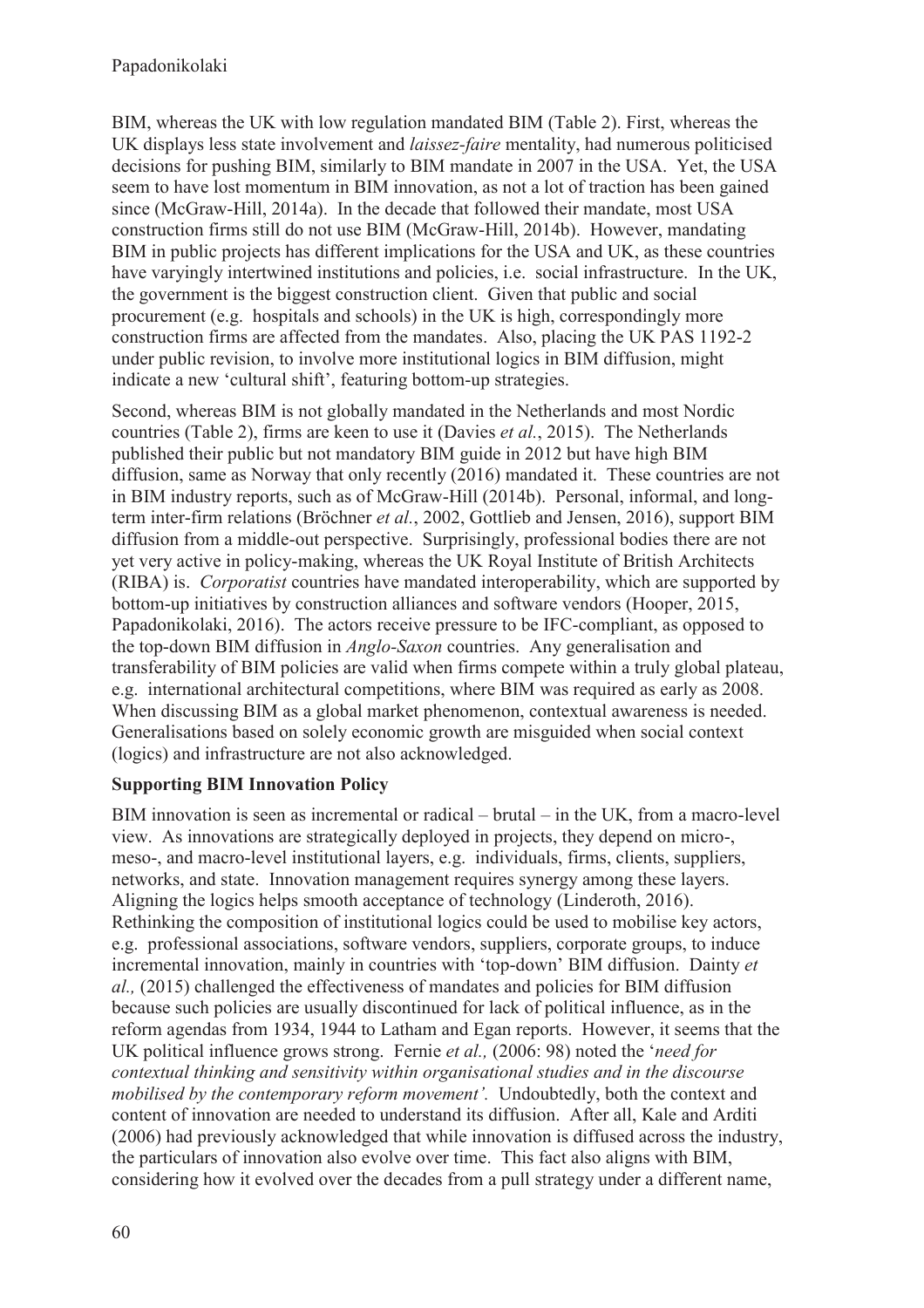i.e. *building product models*. Thus, adjustments in BIM innovation diffusion and hybrid top-down and bottom-up mechanisms emerge, e.g. in the UK's recent decision to place the BIM mandate under public revision (early 2017).

### **CONCLUSIONS**

The paper explored two realities of BIM innovation diffusion. First, BIM diffusion policy tends to neglect the historical antecedents of BIM, which emerged through a pull strategy. Whereas policy and research bodies see BIM as a *brutal* innovation, its underlying principles were introduced in construction years ago. BIM is seen as brutal in the UK, due to the mandates, and incremental in some Nordic countries and the Netherlands, where it is differently mandated. Second, context and culture influence BIM, as incongruent social layers are activated for its diffusion (Table 2). Mapping and comparing these logics across countries revealed two mechanisms of top-down and bottom-up BIM diffusion. The cross-country comparison of logics, suggests that efforts to diffuse BIM across countries in 'one-size-fits-all' fashion are probably misguided, and could hinder productivity, satisfaction, and performance. Developing both BIM-specific and contextual awareness facilitates BIM innovation management. Future study will address the sampling limitations via snowballing technique.

### **REFERENCES**

- Abernathy, W J and Clark, K B (1985) Innovation: Mapping the winds of creative destruction. *Research policy,* **14**(1)**,** 3-22.
- Ahn, Y H, Kwak, Y H and Suk, S J (2015) Contractors' transformation Strategies for adopting Building Information Modeling. *Journal of Management in Engineering,* **32**(1)**,** 05015005, 1-13.
- Blomquist, T and Packendorff, J (1998) Learning from renewal projects: content, context and embeddedness. *Projects as arenas for renewal and learning process.* Springer, 37-46.
- Bröchner, J, Josephson, P and Kadefors, A (2002) Swedish construction culture management and collaborative quality practice. *Building Research & Information,* **30**(6)**,** 392-400.
- Bryde, D, Broquetas, M and Volm, J M (2013) The project benefits of Building Information Modelling (BIM). *International Journal of Project Management,* **31**(7)**,** 971-980.
- Burns, T E and Stalker, G M (1961) *The Management Of Innovation*. London: Tavistock.
- Cpic, (2013) *CPIx Pre-Contract Building Information Modelling (BIM) Execution Plan (BEP).*  Avaiable from https://goo.gl/PnCPFe [Accessed 22nd July 2017].
- Dainty, A, Leiringer, R, Fernie, S and Harty, C (2015) Don't Believe the (BIM) Hype: The Unexpected Corollaries of the UK 'BIM Revolution. *Proceedings of the Engineering Project Organization Conference, The University of Edinburgh, Scotland, UK.*
- Davies, R, Crespin-Mazet, F, Linne, A, Pardo, C, Havenvid, M I, Harty, C, Ivory, C and Salle, R (2015) BIM in Europe: Innovation networks in the construction sectors of Sweden, France and the UK. *In*: Raiden, A and Aboagye-Nimo, E (Eds.), *Proceedings of the 31st Annual ARCOM Conference*, 7-9 September 2015, Lincoln, UK. Association of Researchers in Construction Management, 1135-1144.
- Davies, R and Harty, C (2013) Measurement and exploration of individual beliefs about the consequences of building information modelling use. *Construction Management and Economics,* **31**(11)**,** 1110-1127.
- Dossick, C S and Neff, G (2010) Organizational divisions in BIM-enabled commercial construction. *Journal Of Construction Engineering And Management,* **136**(4)**,** 459-467.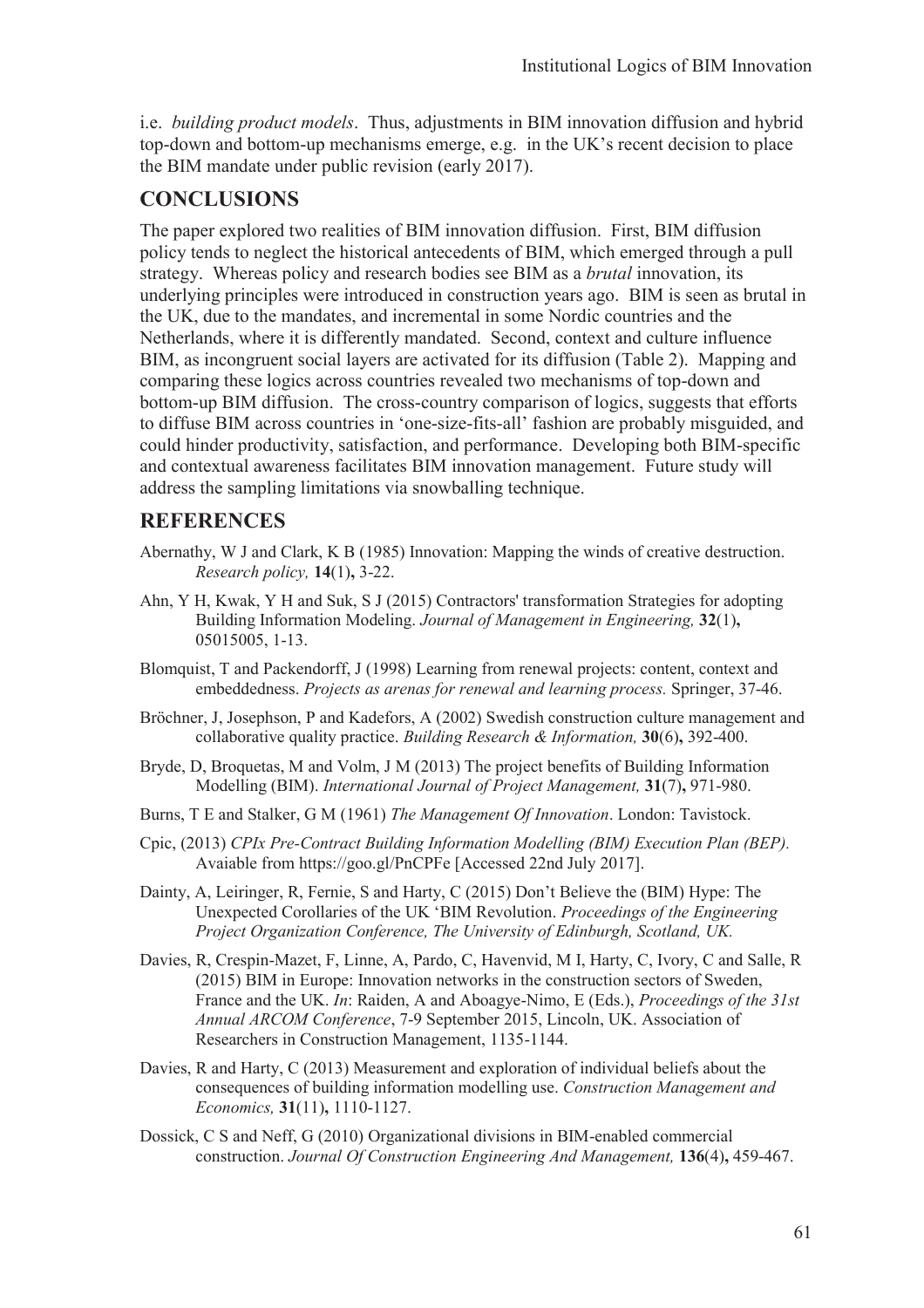- East, B and Smith, D, (2016) The United States National Building Information Modeling Standard: The First Decade. In: *33rd CIB W78 Information Technology for Construction Conference (CIB W78 2016)*, Brisbane, Australia.
- Eastman, C (1999) *Building Product Models: Computer Environments, Supporting Design and Construction*. Boca Raton, Florida, USA: CRC Press.
- Elmualim, A and Gilder, J (2014) BIM: innovation in design management, influence and challenges of implementation. *Architectural Engineering and Design Management,* **10**(3- 4)**,** 183-199.
- Fernie, S, Leiringer, R and Thorpe, T (2006) Change in construction: A critical perspective. *Building Research and Information,* **34**(2), 91-103.
- Friedland, R and Alford, R R (1991) Bringing society back in: Symbols, practices and institutional contradictions. *In*: *The New Institutionalism in Organizational Analysis*, 232- 263
- Giddens, A (1984) *The Constitution Of Society: An Outline Of The Theory Of Structuration*. Cambridge, USA: Polity Press.
- Gottlieb, S C and Jensen, J S, Year. Governmentalities of Construction: From Mortar to Modular Systems and Markets. *In*: Chan, P W and Neilson, C J (Eds.), *Proceedings of the 32nd Annual ARCOM Conference*, 5-7 September 2016, Manchester UK. Association of Researchers in Construction Management, 3-12.
- Greenhalgh, T, Robert, G, Macfarlane, F, Bate, P and Kyriakidou, O (2004) Diffusion of innovations in service organizations: Systematic review and recommendations. *The Milbank Quarterly,* **82**(4)**,** 581-629.
- Hooper, M (2015) BIM standardisation efforts-the case of Sweden. *Journal of Information Technology in Construction (ITcon),* **20,** 332-346.
- Kale, S and Arditi, D (2006) Diffusion of ISO 9000 certification in the precast concrete industry. *Construction Management and Economics,* **24**(5)**,** 485-495.
- Kassem, M, Succar, B and Dawood, N (2015) Building Information Modeling: Analyzing noteworthy publications of eight countries using a knowledge content taxonomy. *In*: R Issa and S Olbina (Eds.) *Building Information Modeling: Applications and practices in the AEC industry.* Reston, VA, USA: ASCE Press, 329 - 371.
- Khosrowshahi, F and Arayici, Y (2012) Roadmap for implementation of BIM in the UK construction industry. *Engineering, Construction and Architectural Management,* **19**(6)**,** 610-635.
- Laakso, M and Kiviniemi, A (2012) The IFC standard: A review of history, development, and standardization. *Journal of Information Technology in Construction,* **17**(9)**,** 134-161.
- Larsen, G D (2005) Horses for courses: relating innovation diffusion concepts to the stages of the diffusion process. *Construction Management and Economics,* **23**(8)**,** 787-792.
- Leiringer, R and Cardellino, P (2008) Tales of the expected: Investigating the rhetorical strategies of innovation champions. *Construction Management and Economics,* **26**(10)**,** 1043-1054.
- Linderoth, H C (2016) From visions to practice-The role of sensemaking, institutional logic and pragmatic practice. *Construction Management and Economics***, 25**(6), 1-14.
- Liu, Y, Van Nederveen, S and Hertogh, M (2016) Understanding effects of BIM on collaborative design and construction: An empirical study in China. *International Journal of Project Management*, **35**(4), 686-698.
- McGraw-Hill (2014a) The business value of BIM for Construction for Owners. *In*: S A Jones and H M Bernstein (Eds.) *Smart Market Report.* McGraw Hill Construction.